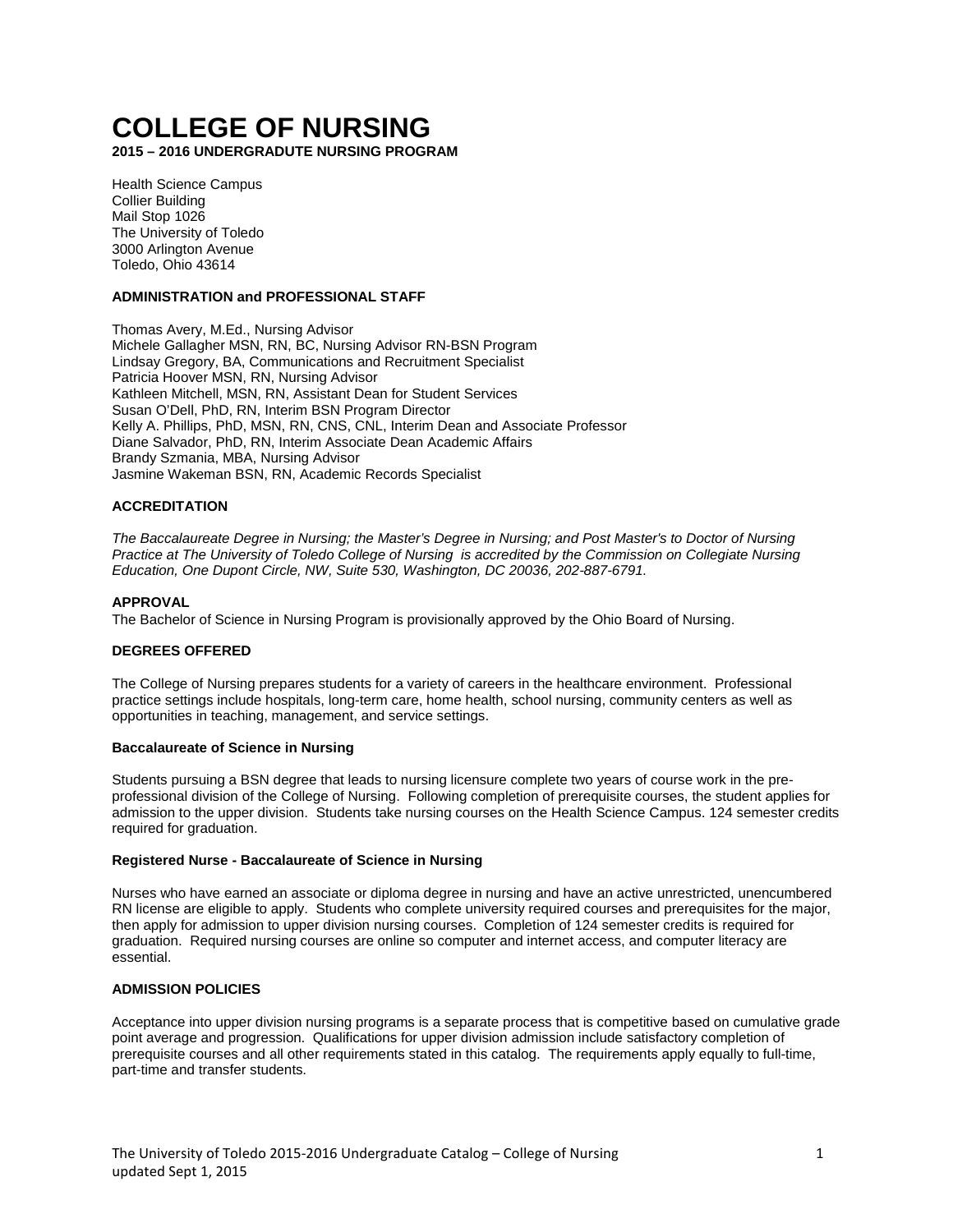## **Pre-nursing**

Admission to the College of Nursing as a pre-licensure student requires a high school GPA of 2.75 or higher on a 4.0 scale and an ACT of 19 or higher or SAT of 910 or higher. Students enroll in pre-nursing courses based on placement test outcomes. Admission as a pre-nursing student does not guarantee acceptance into BSN or RN-BSN program.

# **Baccalaureate Program**

Admission to the upper division professional nursing program is competitive based on a minimum cumulative GPA of 3.0 on a 4.0 scale and completion of all prerequisite courses with a grade of "C" or higher. Academic progression may be considered. Because the number of seats available for starting upper division study each semester is limited; students are encouraged to maintain a cumulative GPA above 3.0.

Applications for the nursing major are submitted through a centralized application service (Nursing CAS). Nursing advisors will assist students to determine semester for application to the major. Prerequisite courses must be completed prior to beginning nursing major. *Application deadlines are subject to change: please check with nursing advisors.*

Application to the major will include the higher education cumulative GPA without benefit of grade deletion. This means that a GPA will include the first grade earned for the course as well as the grade earned for a repeated course. *This will affect students applying to the major Summer 2016.*

# **RN-BSN Program**

Registered nurses who graduated from an accredited associate or diploma nursing program who have an active, unrestricted, unencumbered professional licensure to practice nursing may enroll in the College of Nursing to earn a baccalaureate degree. RN graduates from diploma or non-accredited nursing programs are required to submit a portfolio for application to the nursing major. Students complete university core courses and nursing prerequisites, and then apply for admission to the upper division program through a centralized application service (Nursing CAS). A minimum cumulative GPA of 2.5 on a 4.0 scale and grades of "C" or higher in all course work is required. Transfer credit evaluation determines the number of credits needed to meet the graduation requirement. A minimum of 32 hours must be taken at the 3000 to 4000 levels. A minimum of 30 hours must be taken in the major.

Applications are submitted through Nursing CAS, and by completing a nursing supplemental application through the College of Nursing. Applications are not processed if missing transcripts documenting completion of prerequisite courses are missing. Nursing advisors will assist students to determine semester for application to the major. *Application deadlines are subject to change: please check with nursing advisors.*

# **Transfer Students**

Credit earned at other institutions may apply toward a degree in the College of Nursing. To be eligible for transfer, pre-licensure students need to have earned a minimum cumulative GPA of 2.75 on a 4.0 scale. To be eligible for transfer, nurses with an active unrestricted, unencumbered RN license need to have earned a minimum cumulative GPA or 2.5 on a 4.0 scale. Achieving the minimum GPA does not guarantee placement into nursing courses.

Students with transfer credit are expected to fulfill all University and College of Nursing requirements for a degree as specified in the catalog for the year in which they are admitted to the University. Not all credit that transfers to The University of Toledo will apply toward a degree in the College of Nursing.

Transferability of previously completed nursing courses is determined by the College of Nursing after the student submits official transcripts from all colleges and universities attended. In most cases, the student is expected to provide the Baccalaureate Program Director with syllabi, course packs or workbooks for assessment of congruence with College of Nursing courses. Evaluation must be completed before matriculation into the major and is applicable only for the semester offered admission.

Students who transfer from other institutions must take at least 30 semester hours at The University of Toledo; transfer into the College of Nursing may require more than 30 semester hours of work in the major, regardless of the number of hours transferred. Official transcripts of records from all schools previously attended must be on file with the University of Toledo before the student will be permitted to register.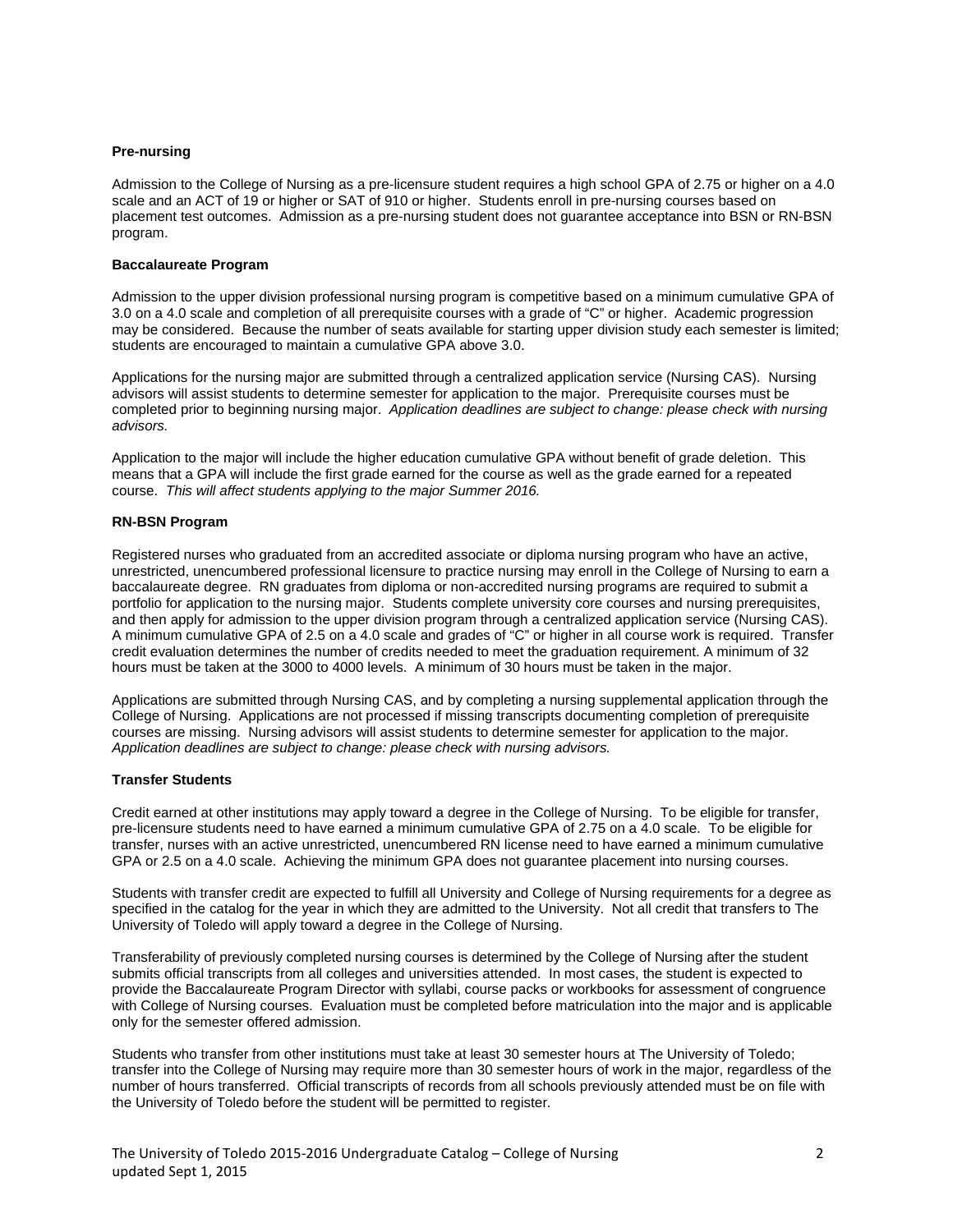*Transferology* is a multi-state transfer information system which shows course equivalencies between public and private colleges and universities.

# **Change of College**

Students wishing to apply to the pre-licensure program must be in good standing with a cumulative GPA of 2.75 and 12 graded semester hours. Students wishing to apply to the RN-BSN program must be in good academic standing with a cumulative GPA of 2.5 and 12 graded semester hours. Students should make an appointment with a nursing adviser to discuss transfer requirements and have an academic record review. All college requirements, including core requirements, prerequisites, and minimum cumulative grade point average must be fulfilled as specified in the catalog year for the semester in which the student changes into the College of Nursing.

#### **Readmission of Former College of Nursing Students**

Students who discontinue or withdraw from nursing courses must reapply for admission to the major. A student may be readmitted only one time after a withdrawal. Students with a course failure and a withdrawal, or two course failures, are not eligible for readmission into the BSN or RN-BSN programs. Students dismissed from the nursing program are not eligible for readmission to the nursing major.

Students who readmit must comply with existing university and CON requirements at the time of readmission. Absence of one academic year for any reason may require auditing previously passed nursing courses and satisfactory performance of skills to assure current clinical competency.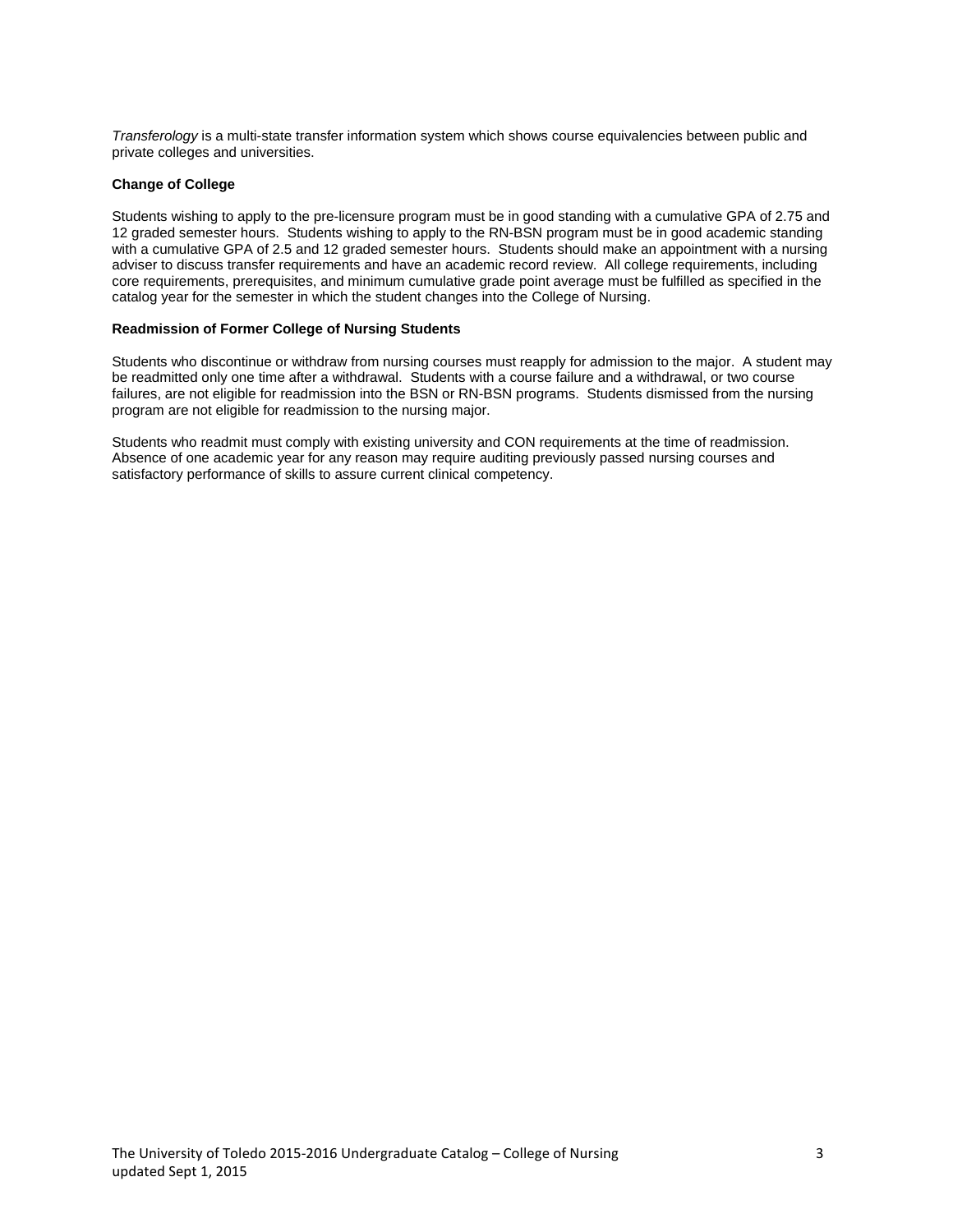# **TECHNICAL STANDARDS**

All students applying to the College of Nursing are held to the same admission standards regardless of disability status. At the post-secondary level, students must be considered "otherwise qualified student", therefore, it is important for students to review the technical standards to determine one's ability to meet program standards with or without academic accommodation adjustments.

The core performance standards are intended to constitute an objective measure of:

- 1. A qualified applicant's ability with or without accommodations to meet the program performance requirements.
- 2. Accommodations required by a matriculated student who seeks accommodations under the ADA.

Applicants and students with disabilities seeking accommodations under the ADA, as amended, are referred to the Department of Education Office for Civil Rights document titled, *Students with Disabilities Preparing for Postsecondary Education: Know Your Rights and Responsibilities* (US Department of Education. September 2007)

| <b>Requirements</b>               | <b>Standards</b>                                                                                                                        | <b>Examples</b>                                                                                                                                                                                                                                         |
|-----------------------------------|-----------------------------------------------------------------------------------------------------------------------------------------|---------------------------------------------------------------------------------------------------------------------------------------------------------------------------------------------------------------------------------------------------------|
| Critical thinking                 | Critical thinking ability for effective clinical<br>reasoning and clinical judgment consistent<br>with level of educational preparation | Identification of<br>cause/effect relationships<br>in clinical situations<br>Use of the scientific<br>$\bullet$<br>method in the<br>development of patient<br>care plans<br>Evaluation of the<br>$\bullet$<br>effectiveness of nursing<br>interventions |
| <b>Professional Relationships</b> | Interpersonal skills sufficient for<br>professional interactions with a diverse<br>population of individuals, families and<br>groups    | Establishment of rapport<br>$\bullet$<br>with patients/clients and<br>colleagues<br>Capacity to engage in<br>successful conflict<br>resolution<br>Peer accountability                                                                                   |
| Communication                     | Communication adeptness sufficient for<br>verbal and written professional interactions                                                  | Explanation of treatment<br>procedures, initiation of<br>health teaching.<br>Documentation and<br>$\bullet$<br>interpretation of nursing<br>actions and patient/client<br>responses                                                                     |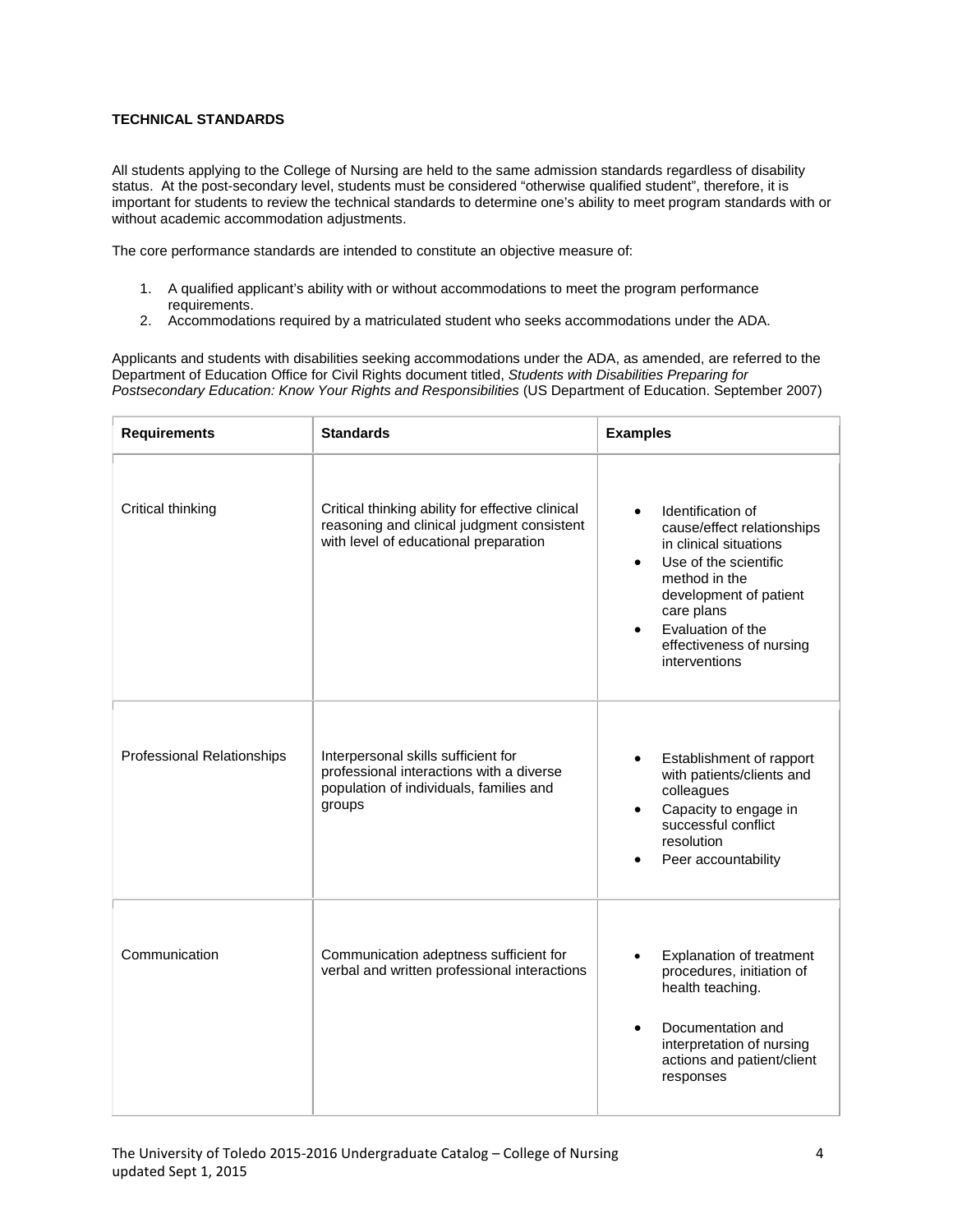| Mobility             | Physical abilities sufficient for movement<br>from room to room and in small spaces     | Movement about patient's<br>room, work spaces and                                                                                                                                                             |
|----------------------|-----------------------------------------------------------------------------------------|---------------------------------------------------------------------------------------------------------------------------------------------------------------------------------------------------------------|
|                      |                                                                                         | treatment areas<br>Administration of rescue<br>procedures-<br>cardiopulmonary<br>resuscitation<br>Lift or support at least 50<br>pounds in order to<br>reposition, transfer, and<br>ambulate patients safely. |
| Motor skills         | Gross and fine motor abilities sufficient for<br>providing safe, effective nursing care | Calibration and use of<br>equipment<br>Therapeutic positioning of<br>patients                                                                                                                                 |
| Hearing              | Auditory ability sufficient for monitoring<br>and assessing health needs                | Ability to hear monitoring<br>device alarm and other<br>emergency signals<br>Ability to discern<br>auscultatory sounds and<br>cries for help                                                                  |
| Visual               | Visual ability sufficient for observation and<br>assessment necessary in patient care   | Ability to observe patient's<br>condition and responses to<br>treatments                                                                                                                                      |
| <b>Tactile Sense</b> | Tactile ability sufficient for physical<br>assessment                                   | Ability to palpitate in<br>physical examinations and<br>various therapeutic<br>interventions                                                                                                                  |

Students with disabilities seeking accommodations/adjustments must register with the Office of Academic Access. It is recommended that students complete registration at least four to six weeks before the start of the semester.

References: Southern Regional Education Board. (2004). Americans with Disabilities Act: Implications for Nursing Education. Retrieved March 1, 2010 from <u>http://www.sreb.org/page/1390/the\_americans\_with\_disabilities\_act.html</u>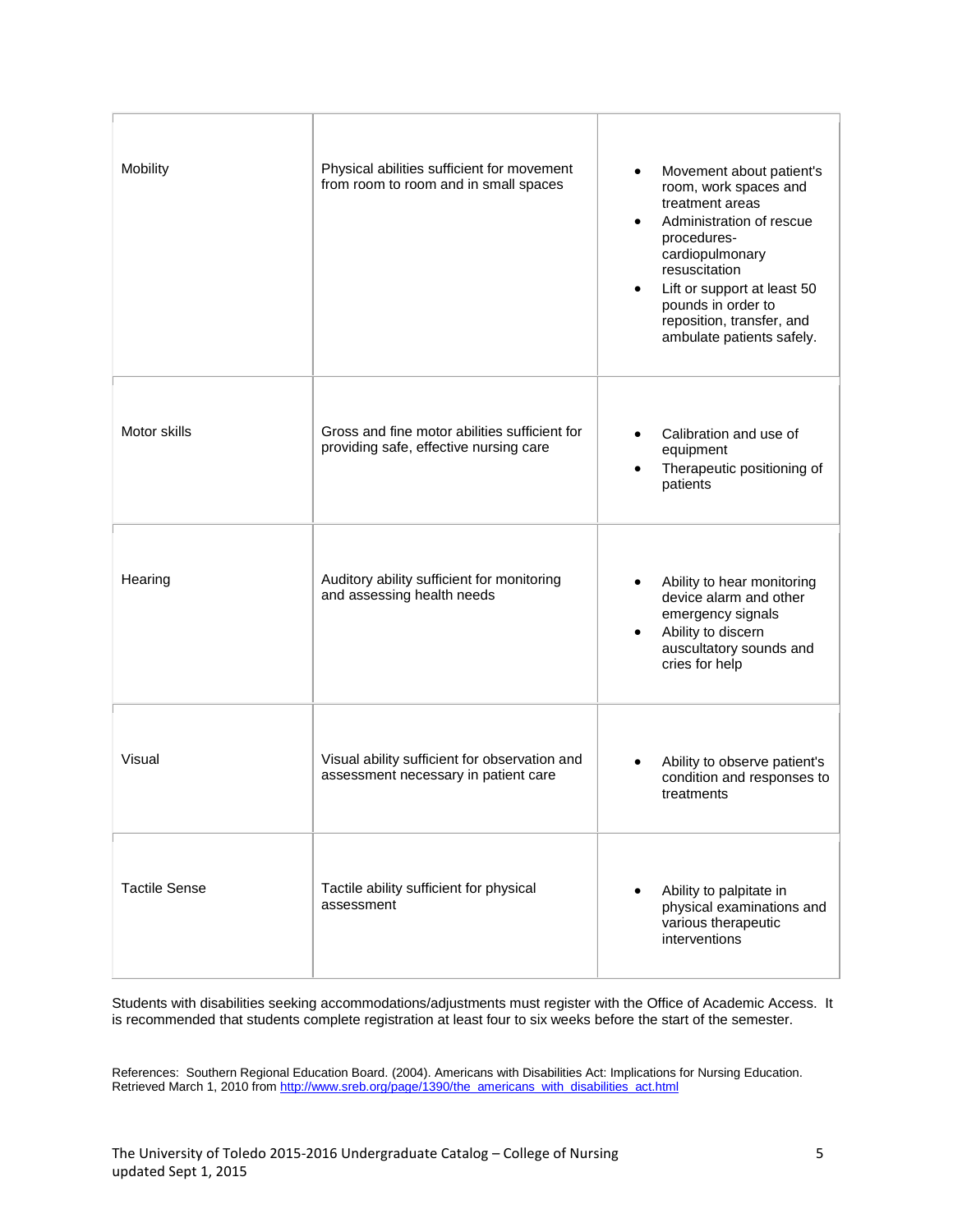# **MATRICULATION REQUIREMENTS**

## **BSN Program**

Students offered admission to the College of Nursing must satisfactorily complete prerequisite courses with a grade of "C" or higher, before entering the upper division nursing program.

## **RN-BSN Program**

Students offered admission to the College of Nursing must satisfactorily complete prerequisite courses with a grade of "C" or higher before entering the upper division nursing program.

## **ACADEMIC PERFORMANCE STANDARDS UPPER DIVISION NURSING**

Once admitted to the upper division, The College of Nursing defines "good academic standing" as maintaining a cumulative GPA of 2.0 or higher and achieving a GPA of at least 2.0 each semester.

A grade below "C" (2.0 on a 4.0 scale) is not considered a passing grade for the major. The course must be repeated with an earned grade of "C" or higher (a grade of C- is not acceptable).

The student is responsible for maintaining professional standards of conduct and providing safe, effective care while enrolled in the program.

Probation, suspension, and dismissal policies apply to full-time and part-time students. In all matters, the Dean's decision is final.

# **Probation**

A pre-nursing student who fails to achieve a semester GPA of 2.0 at the end of any semester is automatically placed on probation. The student is removed from probation if the subsequent semester GPA is 2.0 or higher.

A student enrolled in nursing courses that fails a nursing course or does not maintain a cumulative GPA of 2.0 will be automatically placed on probation. The student is removed from probation when the cumulative GPA is 2.0 or higher.

A student is placed on probation for unsatisfactory clinical performance at any time during the semester. Adherence to faculty recommendations for improvement and achievement of performance standards by end of the semester is required. Inability to meet clinical expectations results in failure of the nursing course.

Students on probation enrolled in nursing courses must meet with the baccalaureate nursing program director to review program expectations, and obtain appropriate consultation as recommended,

## **Suspension**

The College of Nursing adheres to the University of Toledo Academic Policies. Academic suspension means that a pre-nursing student is prohibited from registering at The University of Toledo for a period of at least one semester. No course work taken at any other educational institution during suspension will be accepted as transfer credit. The student may remove incompletes during the period of suspension.

Students seeking reinstatement after serving a suspension must petition for admission to the Office of Exploratory Studies.

## **Dismissal**

Two nursing course failures results in permanent dismissal from the nursing program; this can occur by failing two courses one time each, or failing one course two times. Withdrawing from two nursing courses, either one at a time or concurrent, results in dismissal.

Administrative dismissal may occur when a student is in noncompliance with health, immunization, BCLS, background check or insurance requirements.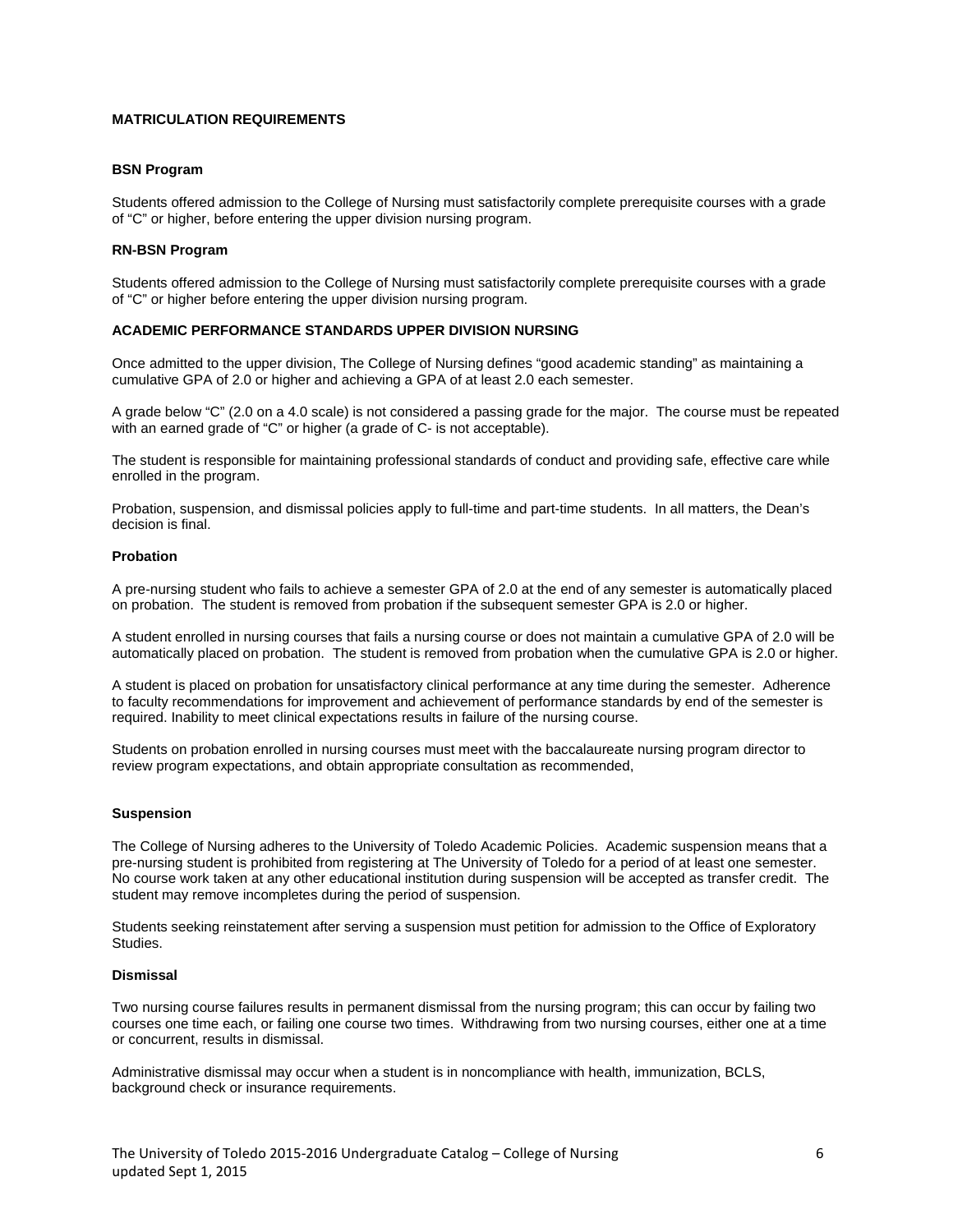A student can be dismissed for violating academic honesty standards (as described in this catalog), unsafe patient care, and unprofessional conduct (patterns of behavior that are inappropriate) identified in the National Student Nurses Association Guidelines a[t www.nsna.org,](file://utad.utoledo.edu/DFS$/Volumes/dpasch/word/BSN-Undergrad%20Program%20Documents/www.nsna.org,%20) or American Nurses Association Code of Ethics, at [www.nursingworld.org](http://www.nursingworld.org/) for the Ohio Board of Nursing Rules and Law a[t www.nursing.ohio.gov.](http://www.nursing.ohio.gov/)

Conviction of a misdemeanor or felony that prohibits licensure can result in dismissal. Violation of federal HIPAA standards are also grounds for dismissal.

Students dismissed are not eligible for readmission to the College of Nursing.

# **COLLEGE OF NURSING GRADING SCALE**

The following grading scales apply to nursing courses. The minimum acceptable grade for nursing (NURS) courses is "C". Students are required to earn a passing grade for both theory and clinical in order to pass a nursing course. Failure of either theory or clinical requires retaking the entire course.

**BSN and RN-BSN**: A (100-93), B (92-85), C (84-76), D (75-68), F (67 or below)

# **HONORS COLLEGE**

The College of Nursing offers an honors program for eligible students as a part of the Jesup Scott Honors College. The program is competitive and limited to academically talented students. Students entering directly from high school are considered based on a review of application materials, which include a high school transcript, references, an essay, an extracurricular resume, and ACT or SAT scores. Students with an ACT composite score of 28 or higher (SAT composite of 1240 or higher) and a high school GPA of 3.75 or higher are encouraged to apply. Highly motivated students with an ACT composite of at least 25 (SAT composite of at least 1140) and a minimum high school GPA of 3.5 is also considered eligible.

In order to graduate with College of Nursing honors, a student must complete all requirements of the nursing program. Honors students complete a minimum of 33 semester hours of honors courses, with at least 10 semester hours completed in the upper division (3000 level and above). Requirements include six semester hours of Honors Readings Conference (Readings Conference I and Readings Conference II); three semester hours selected from HON 2020 (Multicultural Literatures: The North American Experience) and HON 2030 (Multicultural Literatures: The Non-European World); three semester hours of upper-division interdisciplinary seminars offered through the Honors program (HON 4950 and 4960) is recommended; honors thesis or project supervised by a faculty member in the major; and all requirements for departmental honors in nursing. Honors students must earn a minimum overall GPA of 3.3. To remain in good standing in the Honors College, a student must maintain a minimum overall GPA of 3.3.

# **UNIVERSITY HONORS**

The University of Toledo will include all course work taken at other institutions of higher education in the calculation to determine if a student will graduate with honors; no student will be awarded a level of honors above that indicated by The University of Toledo cumulative GPA. The University of Toledo requires a minimum of 30 semester hours of standard letter-graded courses in the major in order to qualify for graduation with honors.

#### **STUDENT RESPONSIBILITIES**

#### **Plan of Study**

The student is responsible for registering for correct courses in their nursing plan of study each semester and for fulfilling all degree requirements.

## **Transportation**

Students are responsible for transportation to class and clinical settings for participation in course activities. Because clinical sites are throughout Northern Ohio, and Southeastern Michigan, students are encouraged to talk with others in the assigned clinical group about carpooling.

The university provides bus transportation between Main Campus and Health Science Campus. Students can obtain schedules from the university website or the Transportation Office.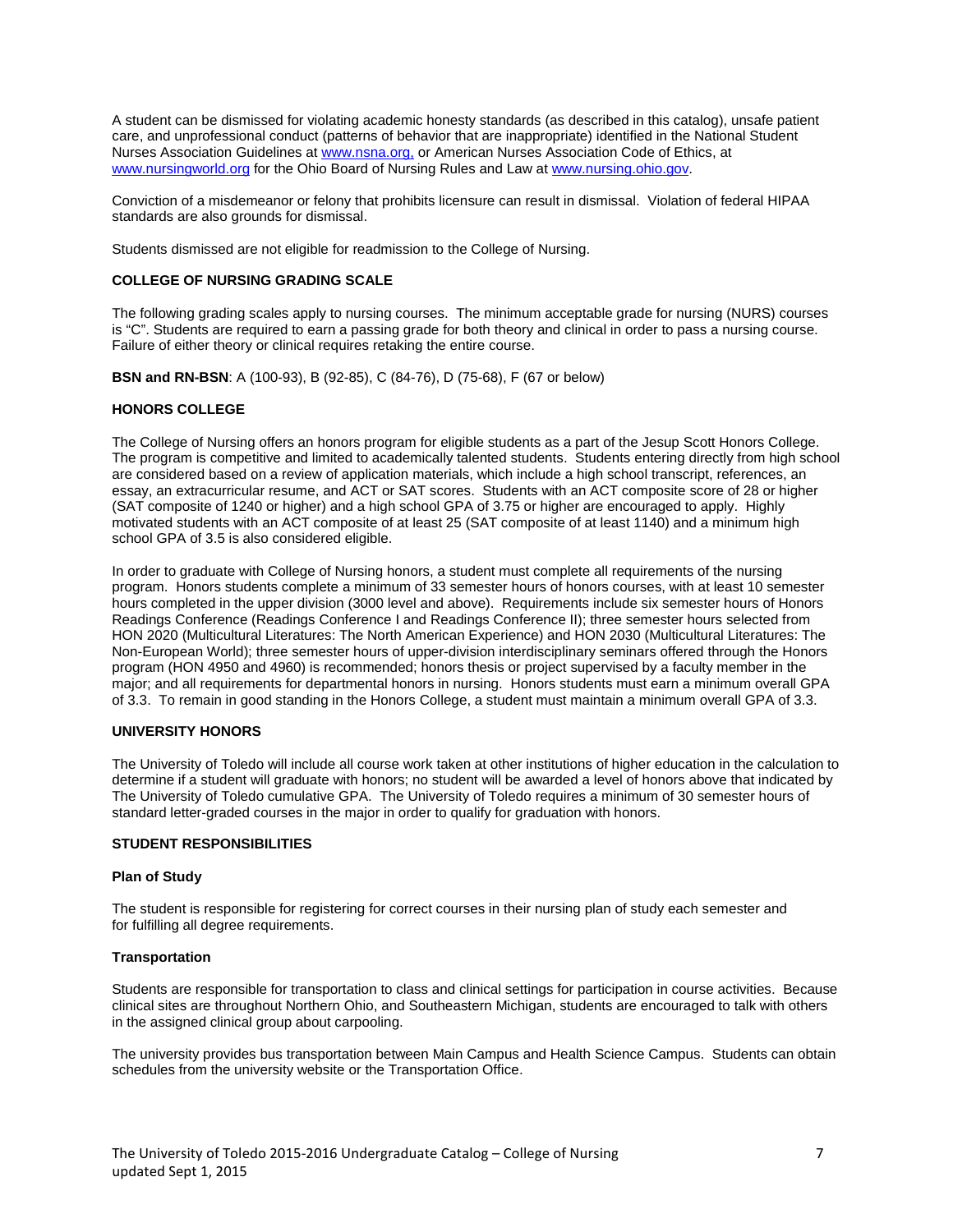## **Background Check**

Students are required to have a BCII and FBI background check prior to matriculation into the major. The student is responsible for processing fees; reports must be sent directly to the Undergraduate Program office. Duplicate reports from places of employment or other sources are not acceptable as report results must be current with matriculation.

## **Clinical Agency Requirements**

Students must meet health and safety requirements based on agency, local, state and federal government mandates. Students are responsible for the cost of meeting these obligations. Documentation must be submitted at least six weeks before a semester begins.

"Fit and free for duty" statements are documented on the College of Nursing Physical and PPD form every year. The physical examination documentation cannot expire during the semester.

Proof of immunity for hepatitis B, rubella, rubeola, varicella, and mumps is required, with titers documented before beginning clinical. Students not immunized for Hepatitis B must document a negative antigen screen annually and are strongly encouraged to complete the three part immunization process. Documentation of tetanus and pertusis immunization within the past ten years is required. While polio immunization is not a requirement at the present time; students are recommended to receive the vaccine. Similarly, immunization for meningitis is prudent especially for students living in residence halls. A two-step PPD is required before starting nursing courses, followed by an annual PPD. Students with a history of positive PPD must obtain annual healthcare provider documentation of "free of active disease" statement on the College of Nursing Physical and PPD form. Students with active disease must obtain medical intervention and are limited in clinical experiences according to agency policy. HIPAA, Safety, and Diversity training are required by the College of Nursing before clinical begins, along with an annual review of regulations and updates. Other vaccinations may be required as dictated by CDC guidelines.

Documentation of completion of Basic Life Support for Healthcare Providers is required before clinical starts. Training will include resuscitation of adults, children and infants; care of the stroke victim; and instruction in use of automated external defibrillators. Cards cannot expire during the semester.

Students are expected to maintain healthcare insurance, either through a family, individual or college policy. If a student does not have proof of personal health insurance, the cost of University Group Insurance will be incurred each semester according to university policy.

Clinical agencies have the right to deny a student access to the facility when requirements are unmet. Students who fail to provide documentation of health, immunization, and BCLS by established deadlines may be administratively dismissed for the semester.

Students who experience exposure or injury or an emergency healthcare situation during clinical must follow agency protocol to obtain treatment at the agency if available, but are responsible for any costs incurred. Follow-up with university Student Health Services is required.

Students who experience acute illness or injury must provide the College of Nursing with healthcare provider documentation of release to return to class and clinical. Students will be evaluated individually for ability to provide safe patient care and compliance with clinical facility regulations. Students experiencing pregnancy must provide healthcare provider of approval to continue in clinical; clearance to return to clinical is submitted before restarting clinical activity.

# **ACADEMIC POLICIES**

*Refer to the University Undergraduate Academic Policies that apply to all students. In case of conflicting policies, the stricter policies will apply.*

#### **Academic Misconduct**

Nursing students are expected to maintain high standards of behavior. Cheating, lying, stealing, failure to report, unauthorized replication of tests, and plagiarism are not tolerated and lead to dismissal from the program. Nonadherence to testing policies and procedures results in a grade of zero for the test and possible course failure. Dismissal from the College of Nursing occurs with major violation of academic standards. See the Undergraduate Student Handbook for discussion of academic misconduct.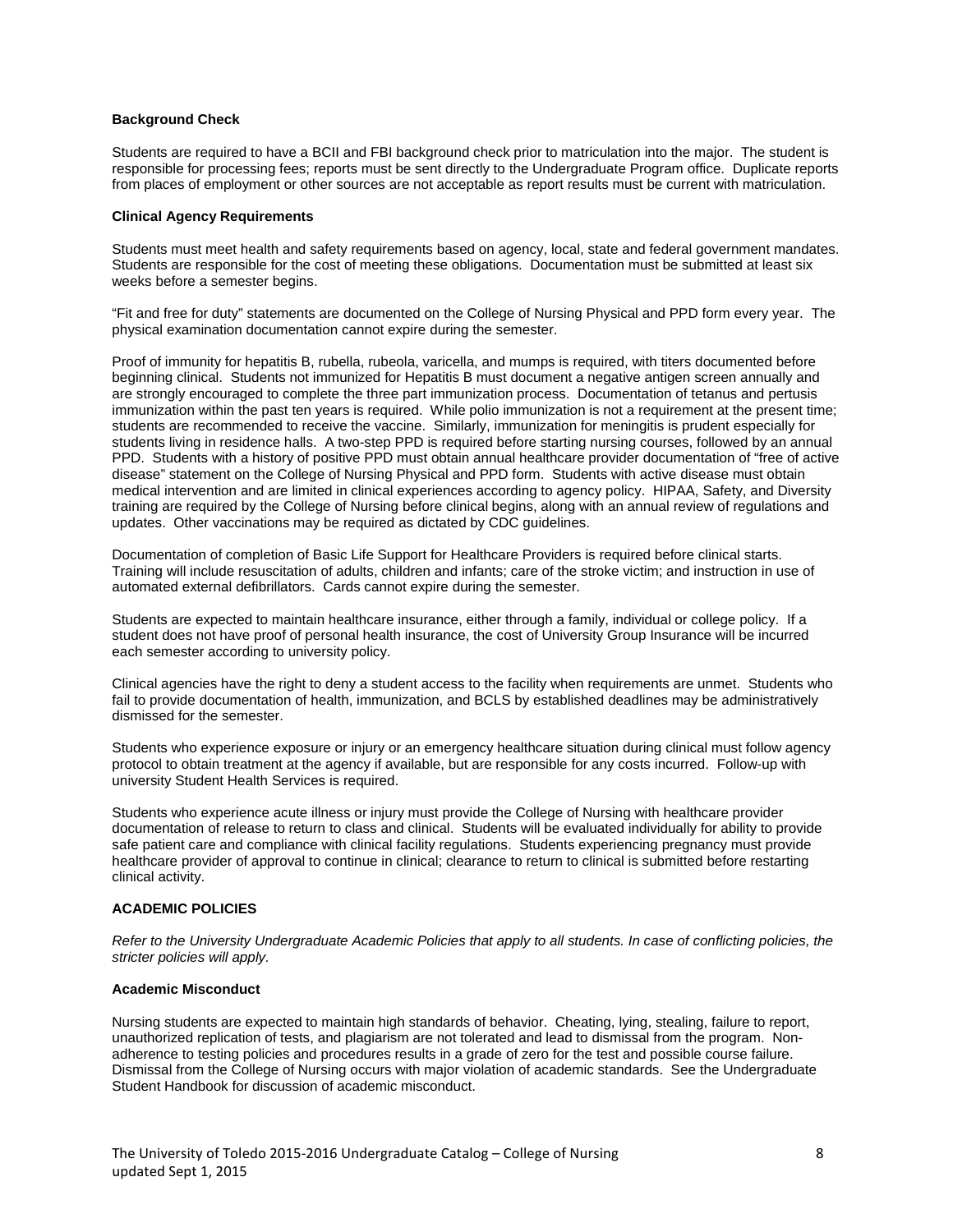# **Academic Advising**

Academic advising for new, transfer and continuing students is available on the Main Campus. While ultimate responsibility for educational decisions rests with the student, advisers can assist the student to identify alternatives and potential consequences; help select courses to meet University core and college requirements; and facilitate student evaluation of academic progress.

## **Transcripts and Degree Audit Reports**

A transcript is a chronological list of academic courses that includes all courses attempted and grades earned. The transcript does not indicate how specific courses apply to University and College of Nursing requirements. Developmental and technical courses are not counted toward minimum credits for degrees, but may appear on transcripts. The Degree Audit in Banner details all requirements applicable to a student's academic program and identifies requirements remaining when all registered courses are completed. Students access the transcript and Banner through myUT portal.

Official transcripts for all post high school study must be provided by the student before matriculation into the College of Nursing. Transcripts will be reviewed, with degree and courses accepted for transfer posted to the student's academic record. Students who do not provide official transcripts cannot register for nursing courses. Official transcripts are provided directly to The University of Toledo from the issuing institution; "issued to student" transcripts are not considered as official transcripts.

#### **Sequence of Courses**

There is a prescribed sequence of courses for each program. Developmental courses may be required on the basis of placement testing and/or high school deficiencies. Students should meet with a nursing advisor to review program requirements to ensure completion in the appropriate sequence. Student use of Banner to track progress is highly recommended. All requirements must be fulfilled as specified in the catalog for the year in which the student begins nursing courses.

## **Plan of Study**

Students consult with the Nursing Advisor to develop a plan of study for program completion. BSN students follow the required sequence of courses as stated in this catalog. RN-BSN student enrollment is on a full-time or part-time basis, with one or more courses each semester. A plan of study is developed in consultation with the Nursing Advisor, with a signed copy submitted to the College of Nursing Undergraduate Program office. Plan of study changes must be submitted in writing at least eight weeks prior to start of the semester.

#### **GPA Recalculation for Repeated Courses**

Application to the major will include the higher education cumulative GPA without benefit of grade deletion. This means that your GPA will include the first grade earned for the course as well as the grade you earned for a repeated course.

# **Withdraw, Drop and Not Reported Grade Policy**

Risk for loss of financial aid may occur with excessive hours of W, DR and NR grades. Students who transfer into the College of Nursing from another college at The University of Toledo retain the number of W, DR and NR grades accumulated in previous work. Failing grades as a result of academic dishonesty will remain in the student academic record.

#### **Academic Grievance Policy**

Students wishing to grieve an action are advised to meet with the faculty member promptly to discuss the concern. If resolution is not achieved, the student meets with the course coordinator or Baccalaureate Program Director. When resolution is not attained or mutual understanding of the issue or action is not reached; the student may file a grievance following the College of Nursing Grievance Procedure published in the Student Handbook and College of Nursing website.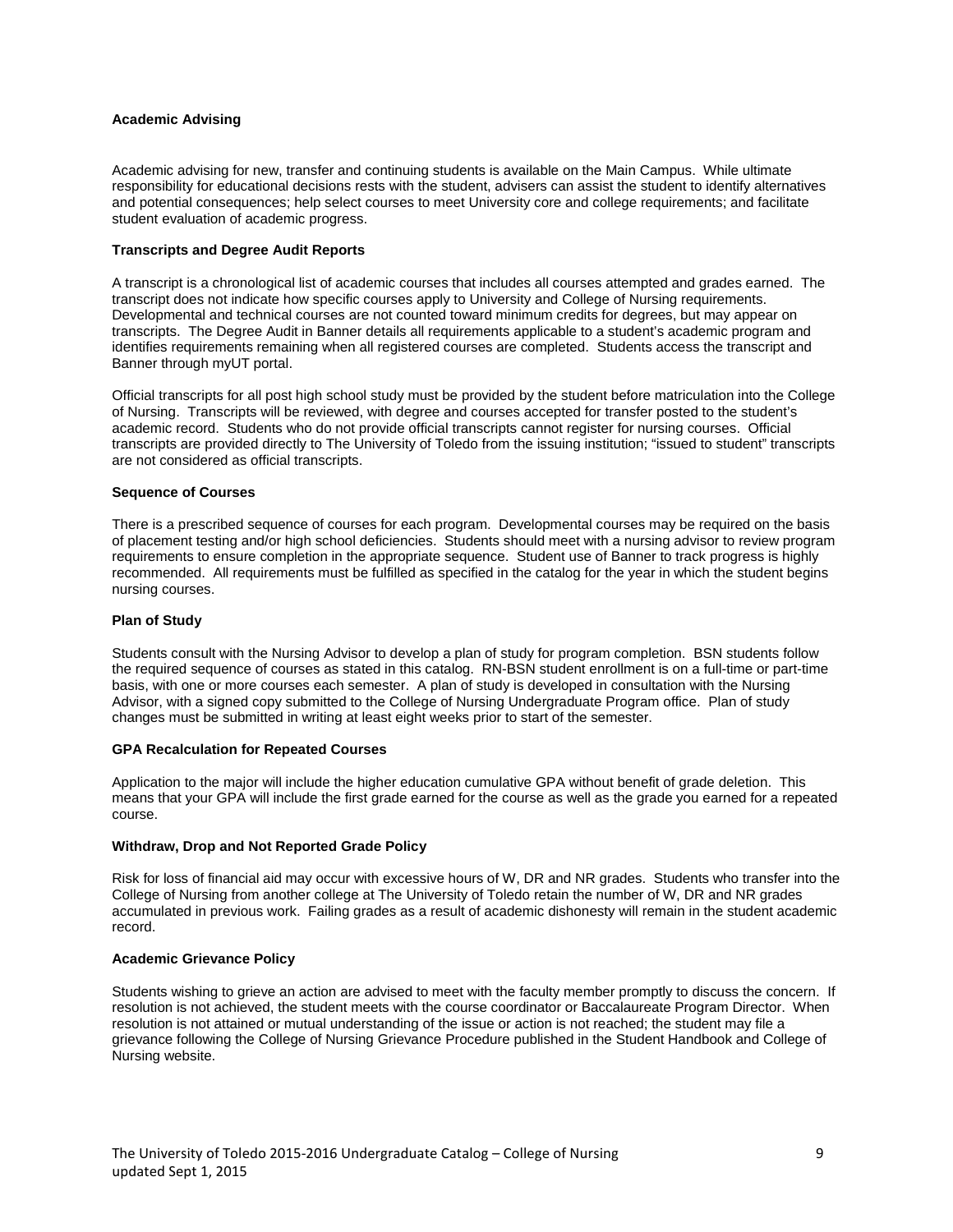## **Professional Licensure**

Application to be a registered nurse is a separate procedure based on the state of initial licensure. The College of Nursing will assist students with application for licensure in Ohio; a verification of program completion is provided directly to the Ohio Board of Nursing after the university has cleared the student as having met all degree requirements. Students licensing out-of-state are advised to consult with the appropriate Board of Nursing; as a general rule an official university transcript is required along with the Dean of the College of Nursing's validation of program completion. Licensure requirements include a background check and passing the NCLEX-RN examination.

# **PROGRAM REQUIREMENTS**

## **Degree Requirements**

The College of Nursing (CON) reserves the right to change any provision, regulation and requirement. Changes will be publicized through appropriate channels. These changes will be binding on the date they are approved by faculty action. Courses taken at other nursing programs may not substitute for professional courses. Only students admitted to the nursing program are allowed to take NURS courses.

# **Residency Requirement**

Students transferring from other institutions must earn at least 30 hours of credit at The University of Toledo; at least 30 of these must be in the nursing major. Full-time students must take the last semester, and part-time students the last 12 hours, in residence, unless alternative arrangements have been made in advance with the Baccalaureate Program Director of the College of Nursing.

# **Credit Hours**

Students must complete a minimum of 124 hours of course work that includes University core requirements and all required course work in the major. A minimum of 64 hours must be taken at the 2000 to 4000 level, and a minimum of 32 hours must be taken at the 3000 to 4000 level. Students are encouraged to use Banner to review remaining requirements and meet with the nursing adviser before every registration to assess progress toward completion of requirements. If a student completes basic and required courses in the major in fewer than 124 hours, the student must successfully complete elective courses to meet the total of 124 hours.

# **Credit Restrictions**

Total earned hours shown on a student's transcript may not all be applicable to the minimum of 124 credits required for a degree. Students with entrance deficiencies in mathematics and required courses or choose to take developmental courses will need to complete additional hours. No more than two hours in physical education or recreation courses at the 1000 level will apply toward the degree. Students will not receive credit for repeated courses (taking the same course twice), whether taken at The University of Toledo or elsewhere. The college reserves the right to deny credit for any course (including SKLS courses) and blanket technical credit not applicable to the nursing program.

#### **University Core Curriculum Requirements**

Nursing students are required to complete the University core curriculum requirements that comprise the University Core Curriculum. The courses include English composition, humanities/fine arts, social sciences, natural sciences and mathematics, and multicultural studies. Students are placed into chemistry and mathematics courses by ACT scores or placement tests in those subjects; consult with the Nursing Advisor for specific details.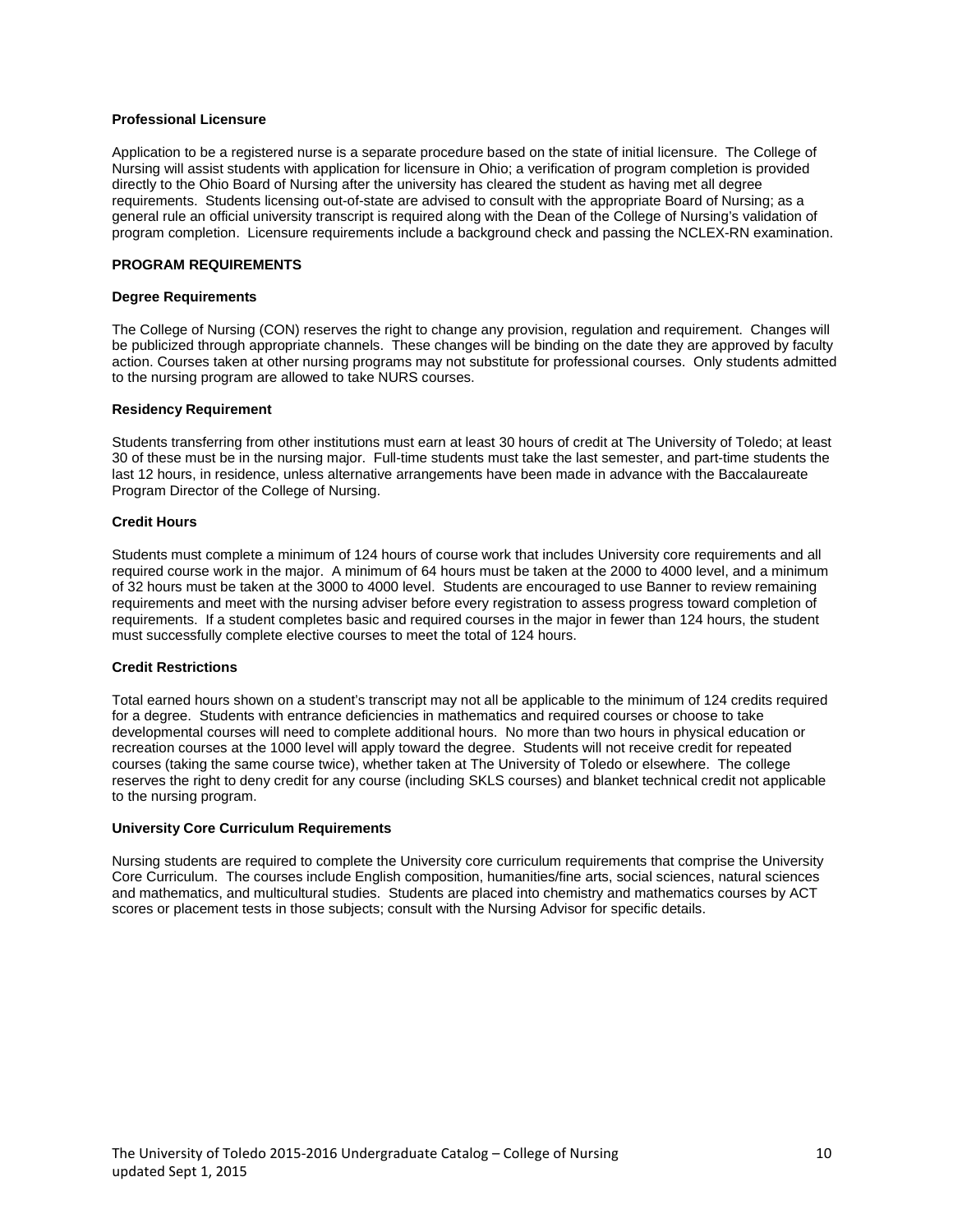**Orientation (NURS 1000)**

All first-year pre-nursing students must successfully pass NURS 1000.

#### **PROGRAM REQUIREMENTS**

#### **Baccalaureate Program Sample Plan:**

*First Semester* NURS 1000 Nursing Orientation (1) ENGL 1110 English Composition I (3) PSY 1010 Principles of Psychology (3) EEES 2150 Biodiversity (4) CHEM 1120 Chemistry for Health Sciences (4) (Prerequisite CHEM 1110 or placement test)

*Second Semester* ENGL 2950 Science and Technical Report Writing (3) KINE 2560 Anatomy and Physiology I (3) KINE 2460 Anatomy and Physiology I Lab (1) HEAL 1800 Medical Terminology (3) Elective (3)

*Third Semester* PSY 2510 Lifespan Developmental Psychology (3) HEAL 4700 Nutritional Science (3) KINE 2570 Anatomy and Physiology II (3) KINE 2470 Anatomy and Physiology II Lab (1) KINE 2590 Microbiology and Infectious Disease (3) MATH 2600 Introduction to Statistics (3) (Prerequisite MATH 1180 or placement test)

*Fourth Semester* PHIL 3370 Medical Ethics (3) Diversity of US Culture (3) Non-Western Diversity (3) Humanities/Fine Arts Core Course (3+3) Social Science Core Course (3)

*Fifth Semester* NURS 3040 Nursing to Promote Wellness across the Lifespan NURS 3080 Fundamentals of Nursing and Assessment across the Lifespan NURS 3150 Pathopharmacology 1 NURS 3190 Nursing Research 1

*Sixth Semester* NURS 3280 Advanced Fundamentals NURS 3300 Nursing Care of Persons with Health Challenges NURS 3400 Family Health NURS 3290 Nursing Research 2 NURS 3540 Pathopharmacology 2

*Seventh Semester* NURS 4130 Nursing Care of Persons in Crisis 1 NURS 4240 Nursing Care of Persons in Crisis 2 NURS 4260 Professional Nursing Development

*Eighth Semester* NURS 4510 Population Health NURS 4620 Precepted Clinical Practicum NURS 4700 Nursing Care of Persons and Families with Complex Care Needs NURS 4760 Professional Nursing Competency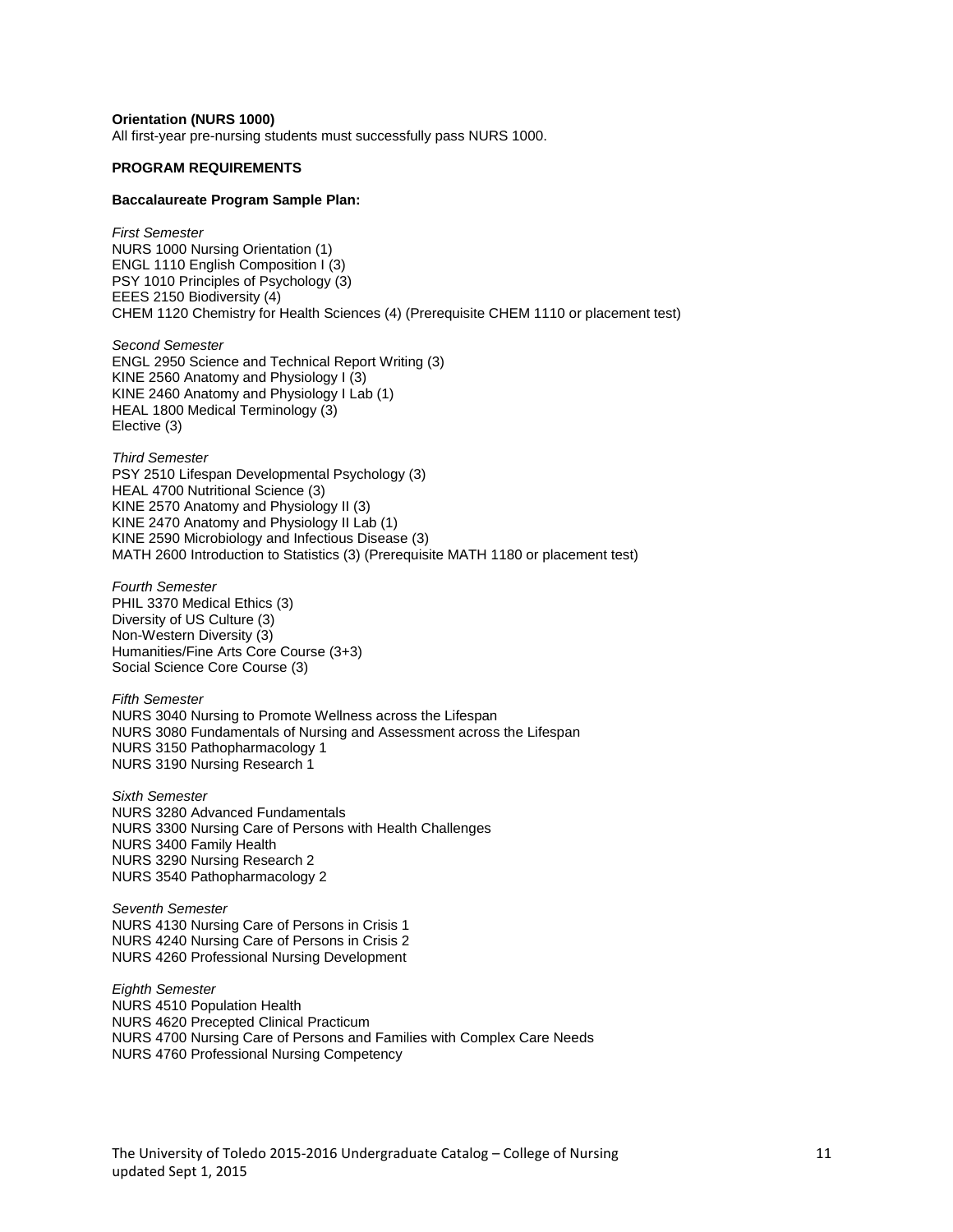# **RN-BSN Program**

NURS 4350 Transition to BSN Practice NURS 4360 Theory and Collaborative Practice NURS 4390 Health Promotion and Assessment of Families Across the Lifespan NURS 4270 Applied Health Assessment Across the Lifespan NURS 4290 Nursing Care of the Older Adults NURS 4310 Research Methods and Evidence Based Practice NURS 4320 Pathopharmacology Across the Lifespan NURS 4330 Nursing Leadership and Management NURS 4340 Population Focused Care

## **Electives**

The College of Nursing offers electives for students in the major based on faculty and clinical availability.

### **COLLEGE OF NURSING FACULTY**

Susan Batten PhD RN, Associate Professor Carol Bryan MSN RN, Instructor Huey-Shys Chen, PhD, RN, MCHES, FAAN, Professor Deborah Dugan, MSN,RN, NP-C, Instructor Joanne Ehrmin, PhD, RN, CNS, Professor Timothy M. Gaspar, PhD, RN, Dean and Professor Cheryl Gies DNP, MSN, RN, CNP, Associate Professor Temeaka Gray, PsyD, MBA, MSN, RN, CNP, Assistant Professor Elizabeth Grothaus MSN, RN, CNS, Instructor Cindy Herrera, MSN, RN, PPCNP-BC, Instructor Karen Hoblet PhD, MSN, RN, CNL, Assistant Professor Patricia Hoover, MSN, RN, Instructor, BSN Program Advisor Tsui-Sui Annie Kao, PhD, FNP-BC, Assistant Professor Lisa King MSN RN, WHCNP, Instructor Jaclyn Lanham, DNP, MSN, FNP-BC, Assistant Professor Deloris Lakia MSN, RN, ANP-BC, CDE, Assistant Professor Carolyn Lee PhD, RN, CNE, Professor Kelly Lewandowski MSN RN, Instructor David Lymanstall, MEd, MSN, RN, Instructor, Director Graduate Advising Pamela Marok, MSN, RN, PMHCNS-BC, Assistant Professor Deborah Mattin PhD, Ed, MBA, MSN, RN, Assistant Professor, Director CNE Kathleen Mitchell, MSN, RN, CNS, CRRN, Assistant Dean Student Services Karen Mortland, MSN, RN, CNE, Instructor Denise Oancea PhD(c), MBA, RN, Instructor James Oberlander, MSN, RN, Instructor Susan O'Dell, PhD, MSN, FNP, CNE, Assistant Professor, Interim BSN Program Director Mary Jean Ohns, MSN, RN, CPNP, CCRN, Instructor Kelly Phillips, PhD, MSN, RN, CNS, CNL, Associate Professor, Interim Dean and Associate Professor Linda Pierce PhD, RN, CNS CRRN, FAHA, FAAN, Professor Kathryn Pilliod-Carpenter MSN RN, FNP-C, Instructor Susan Pocotte, PhD, Associate Professor Colleen Quinlan, PhD, MS, WHCNP, Assistant Professor Kristina Reuille, PhD, RN, Assistant Professor Susan K. Rice, PhD, RN, CPNP, NCSN, Professor Diane Salvador PhD, RN, NEA-BC, Associate Professor, Interim Associate Dean Academic Affairs Angela Scardina, MSN, RN, CNP, Instructor Cheryl Schriner, PhD, RN, NEA-BC, Professor Martha Sexton PhD, RN, CNS, Interprofessional Simulation & LRC Director Heidi Shank, MSN, RN, Instructor Katherine Sink PhD, RN, CNS, Associate Professor Jennings Smith, MSN, RN, Instructor Susan Sochacki PhD, MSN, RN, Assistant Professor Patricia Sopko, MSN, RN, CHPN, Instructor Tracy Szirony PhD, RNC, CHPN, Associate Professor